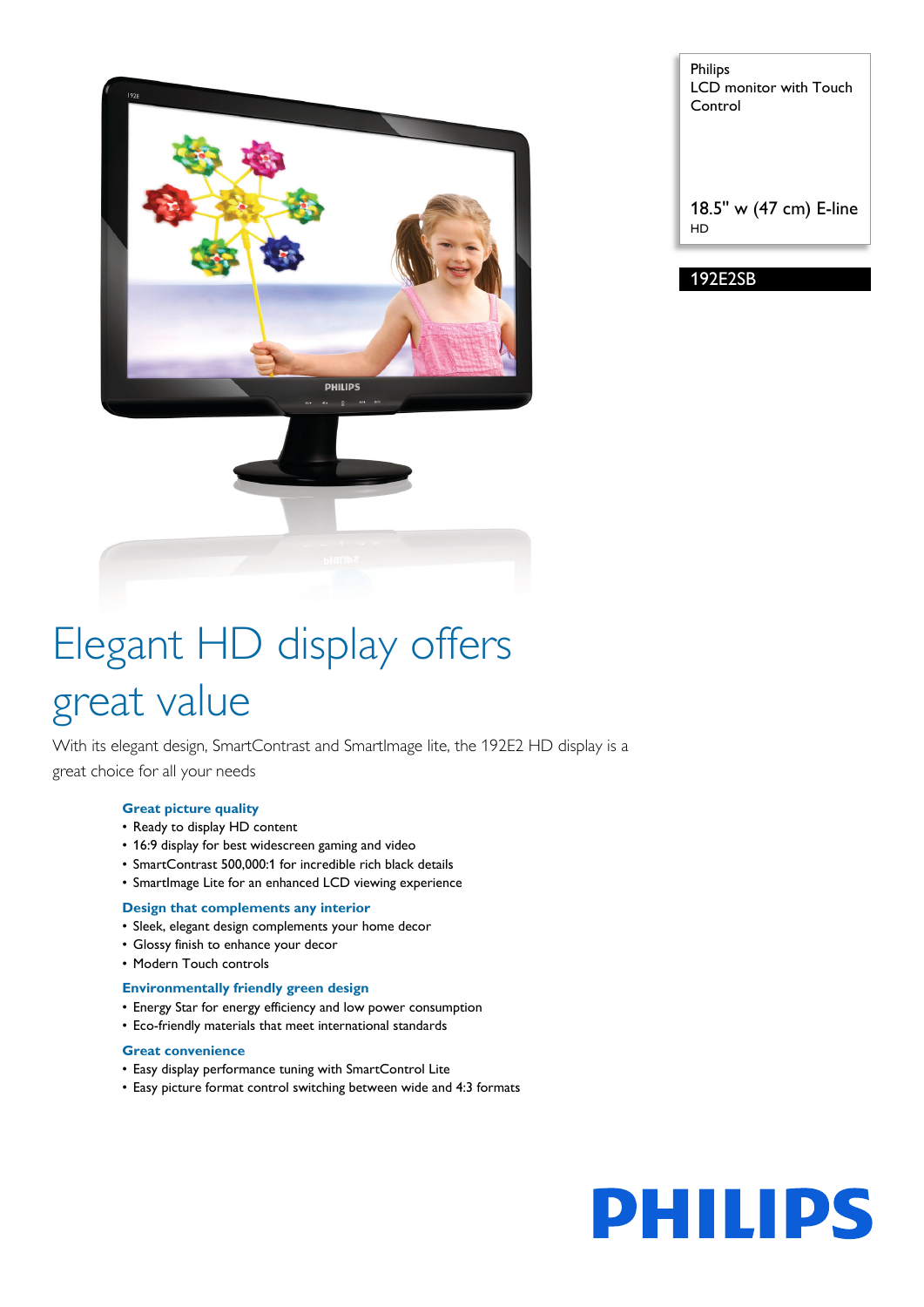## 192E2SB/00

## **Highlights**

### **Sleek, elegant design**

A sleek, elegant design look that complements home furnishings in any room.

#### **16:9 widescreen aspect ratio**

An aspect ratio is an expression of a video image's width compared to its height. The 16:9 widescreen aspect ratio is standard for universal to high-definition television and European digital television. A native 16:9 aspect ratio means outstanding game and video display without bars at top and bottom of the picture and without the quality loss than comes from scaling, altering an image to fit on a different screen size.

#### **SmartImage Lite**

SmartImage Lite is an exclusive, leading edge Philips technology that analyses the content displayed on your screen. Based on a scenario you select, SmartImage Lite dynamically enhances the contrast, colour saturation and sharpness of images and videos for ultimate display performance - all in real time with the press of a single button.

#### **SmartControl Lite**

SmartControl Lite is the next generation 3D icon-based GUI monitor control software. This allows the user to fine-tune most parameters of the monitor like Colour, Brightness, screen calibration, Multimedia, ID management etc. with the mouse.

#### **SmartContrast ratio 500,000:1**



You want the LCD flat display with the highest contrast and most vibrant images. Philips advanced video processing combined with unique extreme dimming and backlightboosting technology results in vibrant images. SmartContrast will increase the contrast with excellent black level and accurate rendition of dark shades and colours. It gives a bright, lifelike picture with high contrast and vibrant colours.

#### **Touch controls**



Touch controls are intelligent, touch-sensitive icons that replace protruding buttons to allow users to adjust the monitor to their requirements. Responding to the lightest touch, Touch control gives the monitor a modern feel.

#### **Energy Star 5.0**

Energy Star is a US EPA sponsored energy efficiency programme also adopted by many other countries. Energy Star certification ensures that you are buying a product which meets the latest power efficiency standards and which operates with maximum power

efficiency at all operational levels. New Philips monitors are certified for Energy Star 5.0 specifications and meet or exceed the standard. For example, in sleep mode Energy Star 5.0 requires less than 1 Watt power consumption, whereas Philips monitors consume less than 0.5 Watts. Further details can be obtained from www.energystar.gov

#### **Easy picture format control**



Widescreen format

4:3 format

Philips easy picture format control on OSD switches from the 4:3 aspect ratio to the widescreen mode and back again to match the display's aspect ratio with your content; it allows you to work with wide documents without scrolling or viewing widescreen media in the widescreen mode and gives you distortion-free, native mode display of 4:3 ratio content.

#### **Eco-friendly materials**

"Philips is committed to using sustainable, ecofriendly materials across its monitor range. All body plastic parts, metal chassis parts and packing materials use 100% recyclable materials. In some selected models we utilise up to 65% post-consumer recycled plastics. Strict adherence to RoHS standards ensures substantial reduction or elimination of toxic substances like lead, for example. Mercury content in monitors with CCFL backlights has been reduced significantly and eliminated completely in monitors with LED backlights. Visit Philips at http://www.asimpleswitch.com/ global/ to learn more.